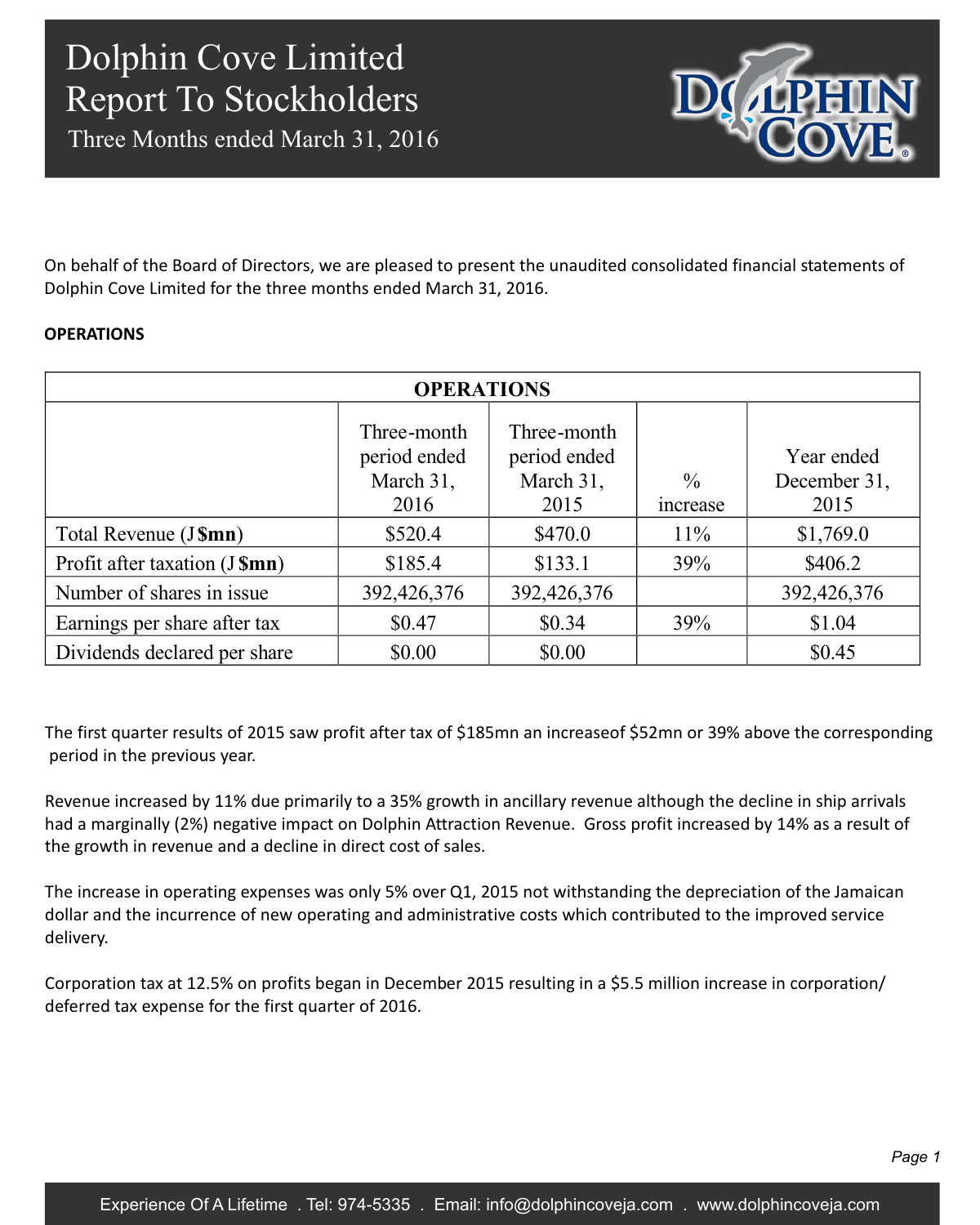Three Months ended March 31, 2016



| <b>FINANCIAL POSITION</b> |                            |                            |                         |                               |                         |  |  |  |
|---------------------------|----------------------------|----------------------------|-------------------------|-------------------------------|-------------------------|--|--|--|
|                           | As at<br>March 31,<br>2016 | As at<br>March 31,<br>2015 | Increase/<br>(decrease) | As at<br>December<br>31, 2015 | Increase/<br>(decrease) |  |  |  |
| Working Capital (J\$mn)   | \$440.2                    | \$379.3                    | 16%                     | \$376.2                       | 17%                     |  |  |  |
| Fixed Assets (J\$mn)      | \$2,661.6                  | \$2,496.0                  | $7\%$                   | \$2,549.0                     | $4\%$                   |  |  |  |
| Net Assets (J\$mn)        | \$2,932.7                  | \$2,636.3                  | $11\%$                  | \$2,740.7                     | $7\%$                   |  |  |  |
| Debt to Equity ratio      | 0.07:1                     | 0.1:1                      |                         | 0.08:1                        |                         |  |  |  |
| Net assets per share      | \$7.47                     | \$6.72                     | $11\%$                  | \$6.98                        | 7%                      |  |  |  |
| Market price              | \$14.50                    | \$9.20                     | 58%                     | \$15.50                       | $-6\%$                  |  |  |  |
| Market/Book value         | 1.94                       | 1.37                       | 42%                     | 2.22                          | $-13%$                  |  |  |  |

During the quarter the Group made capital expenditures of \$130 million to improve the facilities of the Parks which is expected to have a positive impact on our performance going forward.

A dividend of 20 cents per share was declared in April and will be paid in second quarter of 2016. The Group was in a strong financial position as at the end of the quarter with improvements in working capital and net assets.

We continue to expand our marketing efforts in anticipation of the additional rooms that are expected to come on stream during 2016 and there is the prospects of increased local sales with the recent opening of the Caymanas to Ocho Rios toll road which will significantly reduce the travelling time from Kingston. We also anticipate that our new enhanced website will continue to generate growth in our internet bookings and by extension our revenue. The financial resources of the group remain strong and this will facilitate our plans to expand our operations locally and in other Caribbean countries.

Stafford Burrowes, OD Chairman and Chief Executive Officer

mmsbuns <del>Dire</del>ctor

Hon. William A. McConnell, O.J., C.D. Chairman of Audit Committee

Director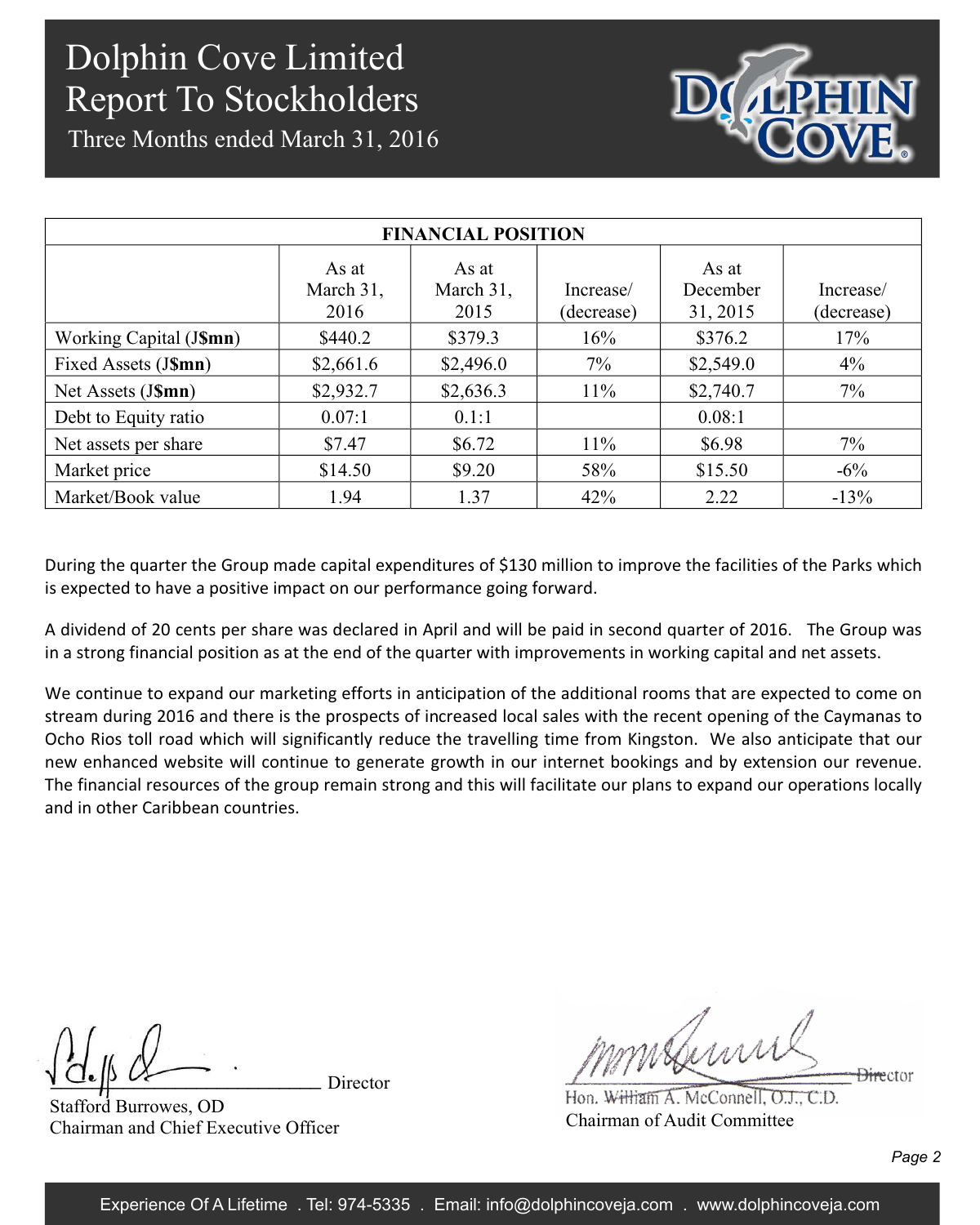Three Months ended March 31, 2016



### **Group Interim Statement of Financial Position As At March 31,2016**

|                                              | 3 Months<br><b>Ended</b><br>March 31, 2016 | 3 Months<br><b>Ended</b><br>March 31, 2015 | Year<br><b>Ended</b><br>December 31, 2015 |
|----------------------------------------------|--------------------------------------------|--------------------------------------------|-------------------------------------------|
|                                              | <b>Unaudited</b>                           | <b>Unaudited</b>                           | <b>Audited</b>                            |
| <b>CURRENT ASSETS</b>                        |                                            |                                            |                                           |
| Cash and cash equivalents                    | 185,705,708                                | 216,503,293                                | 183,922,829                               |
| Securities purchased under resale agreements | 166,423,316                                | 127,339,183                                | 162,424,403                               |
| <b>Investments</b>                           | 32,849,744                                 | 31,880,096                                 | 32,219,794                                |
| Accounts receivable                          | 237,168,628                                | 195,280,354                                | 180,968,611                               |
| Due from related parties                     |                                            | 2,882,077                                  |                                           |
| Taxation recoverable                         | 8,185,717                                  | 8,162,299                                  | 7,853,311                                 |
| <b>Inventories</b>                           | 52,526,327                                 | 41,353,898                                 | 38,712,162                                |
|                                              | 682,859,440                                | 623,401,200                                | 606,101,110                               |
| NON-CURRENT ASSETS                           |                                            |                                            |                                           |
| Investments                                  | 19,099,805                                 | 17,511,516                                 | 19,311,712                                |
| Property, plant and equipment                | 2,281,656,128                              | 2,170,894,485                              | 2,218,872,625                             |
| Live assets                                  | 379,930,964                                | 325, 132, 217                              | 330,131,936                               |
|                                              | 2,680,686,897                              | 2,513,538,218                              | 2,568,316,273                             |
| <b>TOTAL ASSETS</b><br>\$                    | 3,363,546,337                              | 3,136,939,418                              | 3,174,417,383                             |
| <b>CURRENT LIABILITIES</b>                   |                                            |                                            |                                           |
| Bank overdrafts                              |                                            | 20,448,329                                 | 4,759,548                                 |
| Accounts payable                             | 147,487,976                                | 126,911,476                                | 129,769,834                               |
| Dividend Payable                             |                                            |                                            |                                           |
| Current portion of long term liabilities     | 95,127,504                                 | 96,707,504                                 | 95,127,504                                |
| Taxation payable                             |                                            |                                            | 210,764                                   |
|                                              | 242,615,480                                | 244,067,309                                | 229,867,650                               |
| NON-CURRENT LIABILITY                        |                                            |                                            |                                           |
| Deferred tax liability                       | 72,742,212                                 | 88,027,430                                 | 75,941,494                                |
| Long-term liabilities                        | 115,455,524                                | 168,558,604                                | 127,955,525                               |
|                                              | 188, 197, 736                              | 256,586,034                                | 203,897,019                               |
|                                              |                                            |                                            |                                           |
| <b>SHAREHOLDERS EQUITY</b>                   |                                            |                                            |                                           |
| Share capital                                | 257,960,325                                | 257,960,325                                | 257,960,325                               |
| <b>Equity Reserves</b>                       | 1,347,629,077                              | 1,333,153,742                              | 1,340,980,355                             |
| <b>Retained Earnings</b>                     | 1,327,143,719                              | 1,045,172,008                              | 1,141,712,034                             |
|                                              | 2,932,733,121                              | 2,636,286,075                              | 2,740,652,714                             |
| TOTAL SHAREHOLDERS'                          |                                            |                                            |                                           |
| EQUITY AND LIABILITIES<br>\$                 | 3,363,546,337                              | 3,136,939,418                              | 3,174,417,383                             |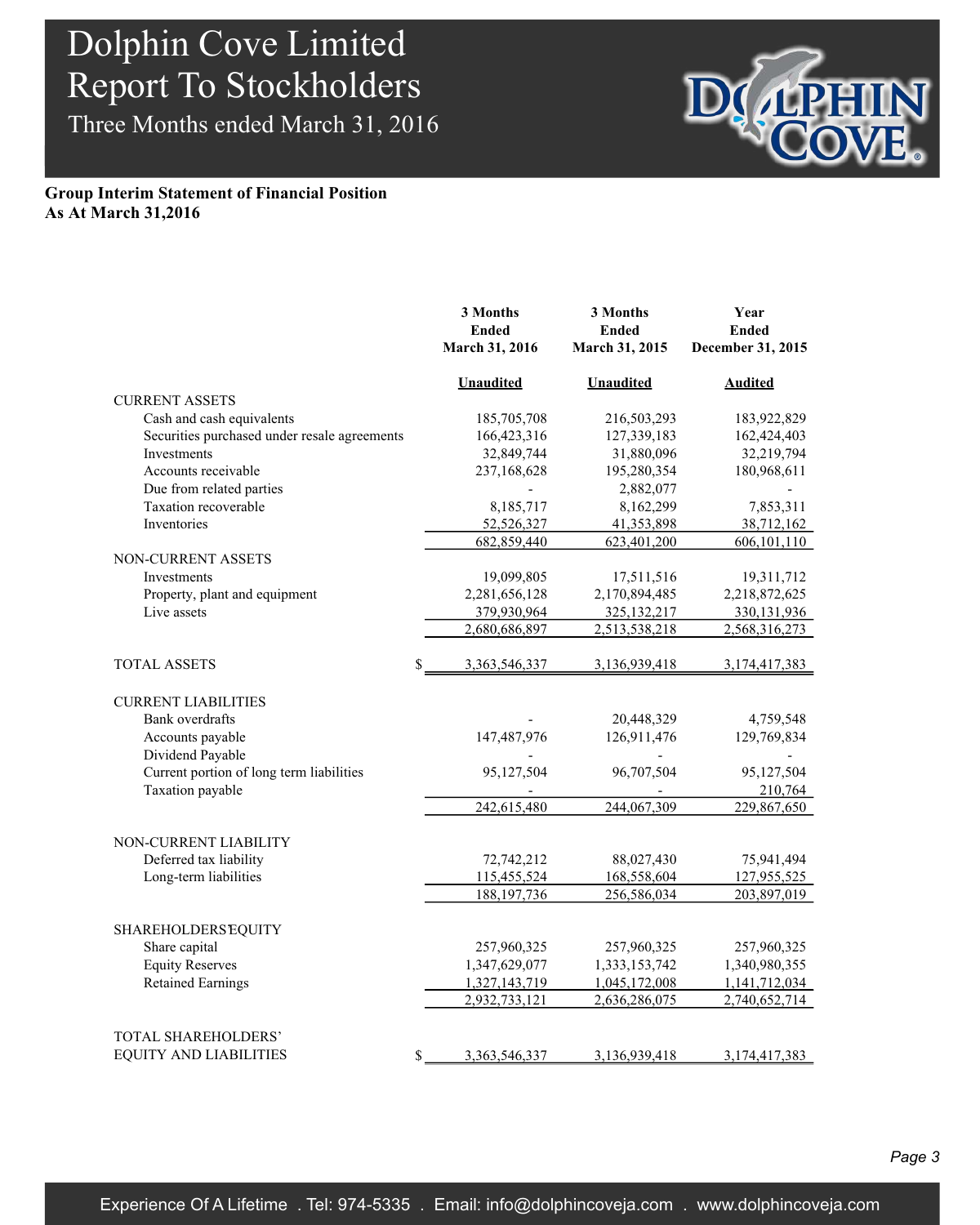Three Months ended March 31, 2016



#### **DOLPHIN COVE LIMITED**

### **Group Interim Statement of Profit or Loss and Other Comprehensive Income Three months ended March 31, 2016**

|                                                                                                                                                                                                                         | 3 Months<br><b>Ended</b><br>March 31, 2016<br><b>Unaudited</b>        | 3 Months<br><b>Ended</b><br>March 31, 2015<br><b>Unaudited</b>        | Year<br><b>Ended</b><br>December 31, 2015<br><b>Audited</b>                 |
|-------------------------------------------------------------------------------------------------------------------------------------------------------------------------------------------------------------------------|-----------------------------------------------------------------------|-----------------------------------------------------------------------|-----------------------------------------------------------------------------|
| OPERATING REVENUE:                                                                                                                                                                                                      |                                                                       |                                                                       |                                                                             |
| Dolphin attraction revenue<br>Less: Direct costs of dolphin attraction                                                                                                                                                  | 303,801,079<br>12,495,182                                             | 309,268,134<br>16,898,535                                             | 1,167,844,775<br>72,867,274                                                 |
|                                                                                                                                                                                                                         | 291, 305, 897                                                         | 292,369,599                                                           | 1,094,977,501                                                               |
| Ancillary services revenue<br>Less: Direct costs of ancillary services                                                                                                                                                  | 216,574,031<br>13,837,481<br>202,736,550                              | 160,696,364<br>19,132,220<br>141,564,144                              | 600,277,759<br>87,814,172<br>512,463,587                                    |
| Gross profit                                                                                                                                                                                                            | 494,042,447                                                           | 433,933,743                                                           | 1,607,441,088                                                               |
| Gain on disposal of property, plant & equipment<br>Live assets retired<br>Other income                                                                                                                                  |                                                                       | (12, 995, 357)<br>3                                                   | 628,232<br>(12, 995, 357)<br>838,269                                        |
| <b>OPERATING EXPENSES:</b><br>Selling<br>Other operations<br>Administrative                                                                                                                                             | 494,042,447<br>130,810,845<br>95,390,265<br>70,787,800<br>296,988,910 | 420,938,389<br>131,022,567<br>87,387,718<br>64,167,827<br>282,578,112 | 1,595,912,232<br>496,934,352<br>394,636,149<br>303,408,296<br>1,194,978,797 |
| Profit before finance income and costs                                                                                                                                                                                  | 197,053,537                                                           | 138,360,277                                                           | 400,933,435                                                                 |
| Finance income<br>Finance costs                                                                                                                                                                                         | 8,707,070<br>(9,882,428)                                              | 11,197,995<br>(11, 524, 328)                                          | 35,643,680<br>(35,839,034)                                                  |
| Profit before taxation                                                                                                                                                                                                  | 195,878,179                                                           | 138,033,944                                                           | 400,738,081                                                                 |
| Taxation                                                                                                                                                                                                                | (10, 446, 494)                                                        | (4,919,779)                                                           | 5,507,981                                                                   |
| Profit for the period                                                                                                                                                                                                   | \$<br>185,431,685                                                     | 133,114,165                                                           | 406,246,062                                                                 |
| Earnings per stock unit                                                                                                                                                                                                 | 47.25c                                                                | 33.92c                                                                | 103.52c                                                                     |
| Other comprehensive Income:<br>Items that are or may be reclassified to profit or loss:<br>Translation adjustment on consolidation of foreign subsidiaries<br>Fair value appreciation of available-for-sale investments | 6,018,772<br>629.950<br>6,648,722                                     | 5,693,341<br>5,693,341                                                | 13,196,021<br>323,933<br>13,519,954                                         |
| Total comprehensive income                                                                                                                                                                                              | \$<br>192,080,407                                                     | 138,807,506                                                           | 419,766,016                                                                 |

*Page 4*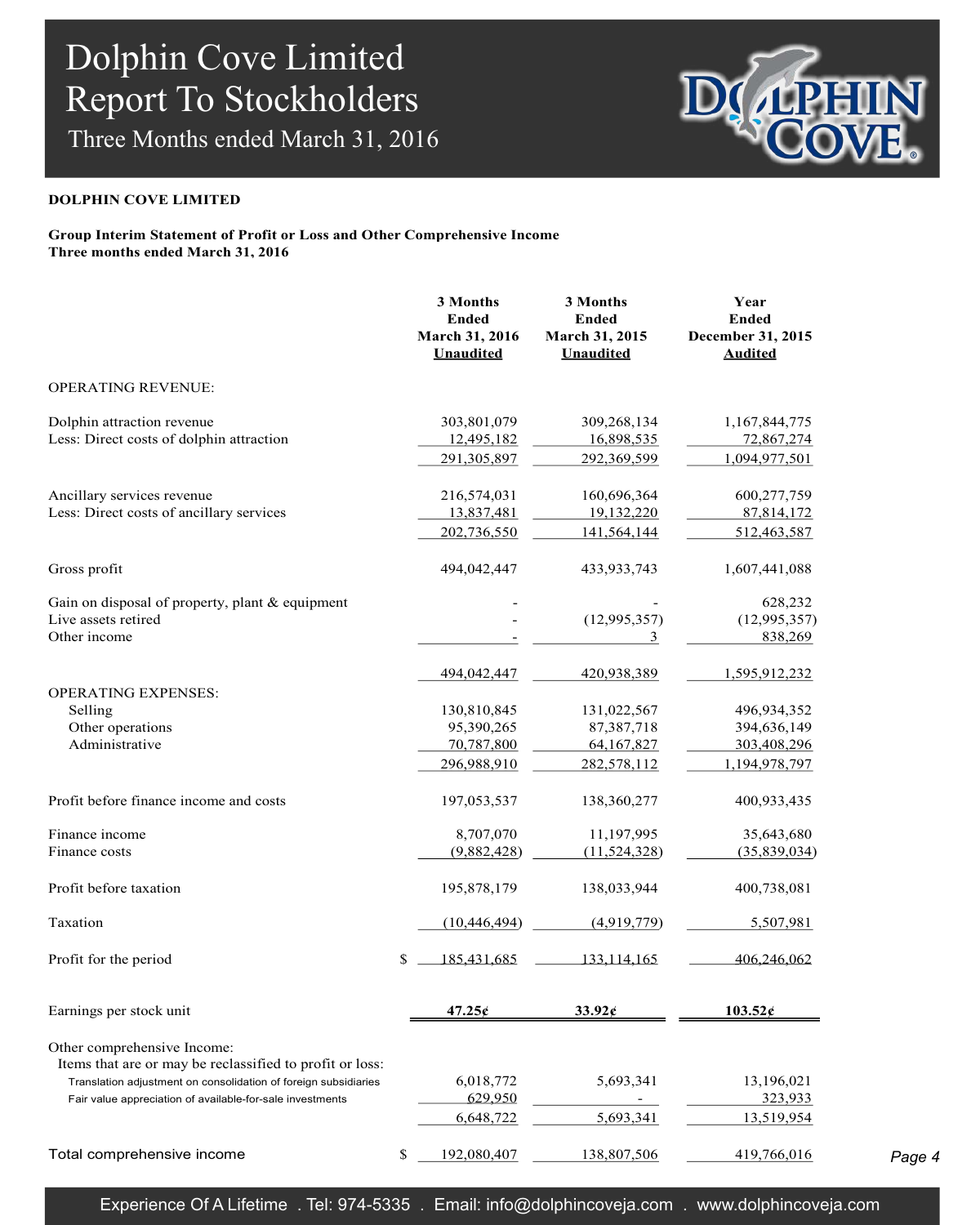Three Months ended March 31, 2016



## **DOLPHIN COVE LIMITED Three months ended March 31, 2016 Group Interim Statement of Changes in Stockholders' Equity**

|                                                                                                   | 3 Months<br><b>Ended</b><br>March 31, 2016<br><b>Unaudited</b> | 3 Months<br><b>Ended</b><br>March 31, 2015<br><b>Unaudited</b> | Year<br><b>Ended</b><br>December 31, 2015<br><b>Audited</b> |
|---------------------------------------------------------------------------------------------------|----------------------------------------------------------------|----------------------------------------------------------------|-------------------------------------------------------------|
| Balances at beginning of period                                                                   | 2,740,652,714                                                  | 2,497,478,569                                                  | 2,497,478,569                                               |
| Transactions with owners of the company:<br>Dividends                                             | $\overline{\phantom{a}}$                                       |                                                                | (176, 591, 871)                                             |
| Total comprehensive income:<br>Profit for the period                                              | 185,431,685                                                    | 133, 114, 165                                                  | 406,246,062                                                 |
| Other comprehensive income:<br>Translation adjustment on consolidation<br>of foreign subsidiaries | 6,018,772                                                      | 5,693,341                                                      | 13,196,021                                                  |
| Fair value appreciation of<br>available-for-sale investments                                      | \$<br>629,950                                                  |                                                                | 323,933                                                     |
| Balance at end of period                                                                          | 2,932,733,121                                                  | 2,636,286,075                                                  | 2,740,652,714                                               |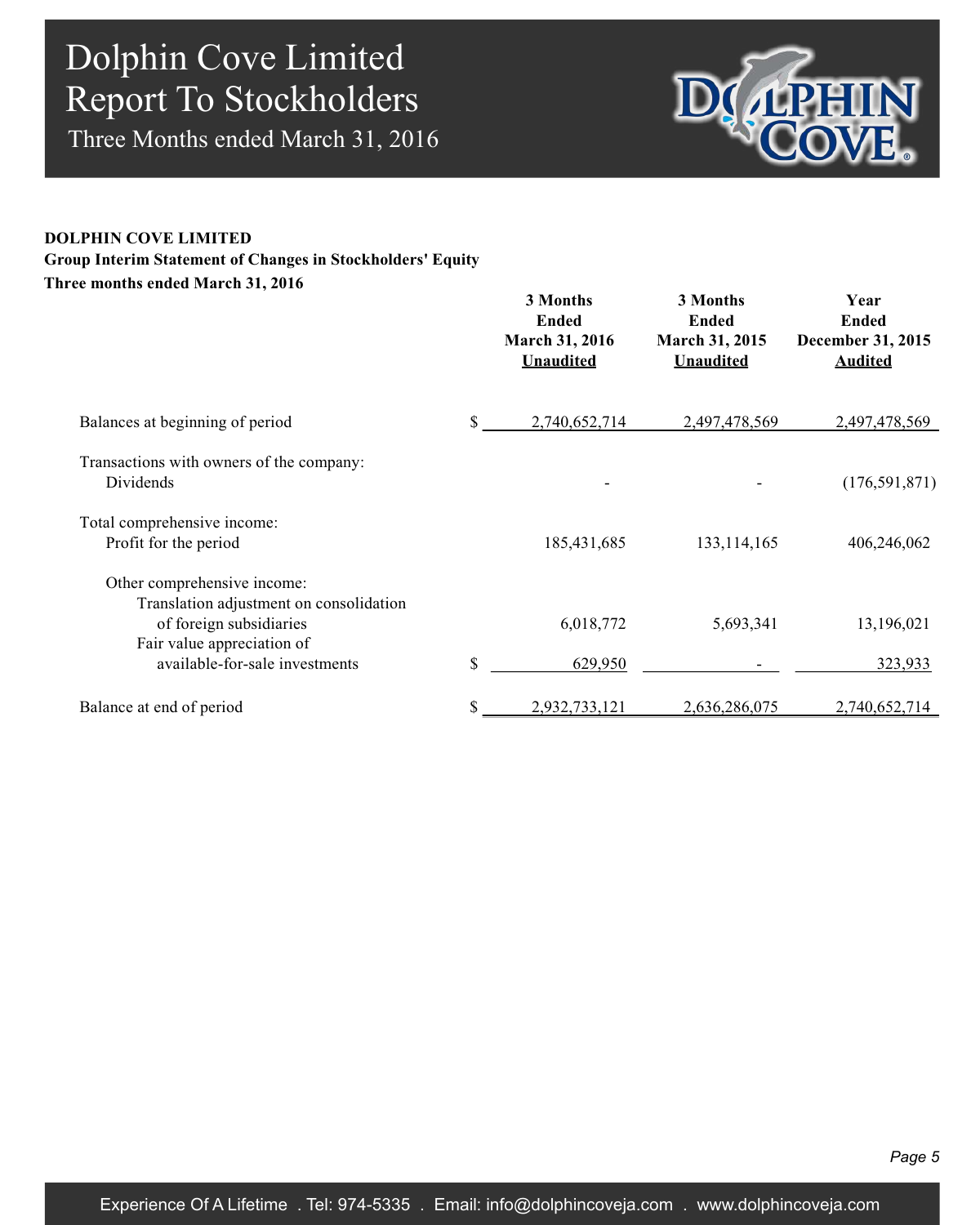Three Months ended March 31, 2016



#### **DOLPHIN COVE LIMITED**

### **Group Interim Statement of Cash Flows Three months ended March 31, 2016**

|                                                         | 3 Months<br><b>Ended</b><br>March 31, 2016<br><b>Unaudited</b> | 3 Months<br><b>Ended</b><br>March 31, 2015<br><b>Unaudited</b> | Year<br><b>Ended</b><br>December 31, 2015<br><b>Audited</b> |
|---------------------------------------------------------|----------------------------------------------------------------|----------------------------------------------------------------|-------------------------------------------------------------|
| CASH FLOWS FROM OPERATING ACTIVITIES                    |                                                                |                                                                |                                                             |
| Profit for the period                                   | 185,431,685                                                    | 133, 114, 165                                                  | 406,246,062                                                 |
| Adjustments for:                                        |                                                                |                                                                |                                                             |
| Depreciation and amortisation                           | 22,500,372                                                     | 18,098,548                                                     | 84,512,778                                                  |
| Gain on disposal of property, plant and equipment       |                                                                |                                                                | (628, 232)                                                  |
| Live assets retired                                     |                                                                | 12,995,357                                                     | 12,995,357                                                  |
| Interest income                                         | (1,772,709)                                                    | (1,892,754)                                                    | (7,647,374)                                                 |
| Interest expense                                        | 4,117,949                                                      | 6,546,338                                                      | 15,986,982                                                  |
| Impairment loss on trade receivables                    |                                                                |                                                                | 389,627                                                     |
| Taxation                                                | 10,446,494                                                     | 4,919,779                                                      | (5,507,981)                                                 |
| Operating profit before changes in working capital      | 220,723,791                                                    | 173,781,433                                                    | 506, 347, 219                                               |
| Accounts receivable                                     | (56, 405, 014)                                                 | (30, 391, 797)                                                 | (16,840,096)                                                |
| Inventories                                             | (13,814,165)                                                   | (4,615,817)                                                    | (1,974,081)                                                 |
| Accounts payable                                        | 17,718,142                                                     | (15,868,104)                                                   | (9,218,405)                                                 |
| Due from/to related parties                             |                                                                | (2,882,077)                                                    |                                                             |
| Cash generated from operations                          | 168,222,754                                                    | 120,023,638                                                    | 478,314,637                                                 |
| Interest paid                                           | (4, 117, 949)                                                  | (6,632,988)                                                    | (19,864,973)                                                |
| Income tax paid                                         | (14, 188, 945)                                                 | (308,988)                                                      | (1,447,412)                                                 |
| Net cash provided by operating activities               | 149,915,860                                                    | 113,081,662                                                    | 457,002,252                                                 |
| CASH FLOWS FROM INVESTING ACTIVITIES                    |                                                                |                                                                |                                                             |
| Interest received                                       | 1,977,706                                                      | 1,477,391                                                      | 8,433,642                                                   |
| Securities purchased under resale agreements            | (3,998,913)                                                    | (3,304,162)                                                    | (38, 389, 382)                                              |
| Additions to property, plant and equipment              | (71,889,972)                                                   | (26, 257, 204)                                                 | (112, 535, 558)                                             |
| Proceeds from disposal of property, plant and equipment |                                                                |                                                                | 4,051,565                                                   |
| Additions to live assets                                | (57, 174, 160)                                                 | (70,000)                                                       | (29, 104, 388)                                              |
| Investments acquired                                    | 211,907                                                        |                                                                | (2,647,177)                                                 |
| Net cash provided/(used) by investing activities        | (130, 873, 432)                                                | (28, 153, 975)                                                 | (170, 191, 298)                                             |
| CASH FLOWS FROM FINANCING ACTIVITIES                    |                                                                |                                                                |                                                             |
| Dividends paid                                          |                                                                | (58, 863, 957)                                                 | (235, 455, 828)                                             |
| Long term liabilities, net                              | (12,500,001)                                                   | (12,894,999)                                                   | (55,078,078)                                                |
| Net cash (used)/provided by financing activities        | (12,500,001)                                                   | (71, 758, 956)                                                 | (290, 533, 906)                                             |
| Net increase in cash resources                          | 6,542,427                                                      | 13,168,731                                                     | (3,722,952)                                                 |
| Cash resources at beginning of the period               | 179, 163, 281                                                  | 182,886,233                                                    | 182,886,233                                                 |
| CASH RESOURCES AT END OF PERIOD<br>\$                   | 185,705,708                                                    | 196,054,964                                                    | 179, 163, 281                                               |
| Comprising:                                             |                                                                |                                                                |                                                             |
| Cash and cash equivalents                               | 185,705,708                                                    | 216,503,293                                                    | 183,922,829                                                 |
| <b>Bank</b> overdrafts                                  |                                                                | (20, 448, 329)                                                 | (4,759,548)                                                 |
| \$                                                      | 185,705,708                                                    | 196,054,964                                                    | 179, 163, 281                                               |

*Page 6*

Experience Of A Lifetime . Tel: 974-5335 . Email: info@dolphincoveja.com . www.dolphincoveja.com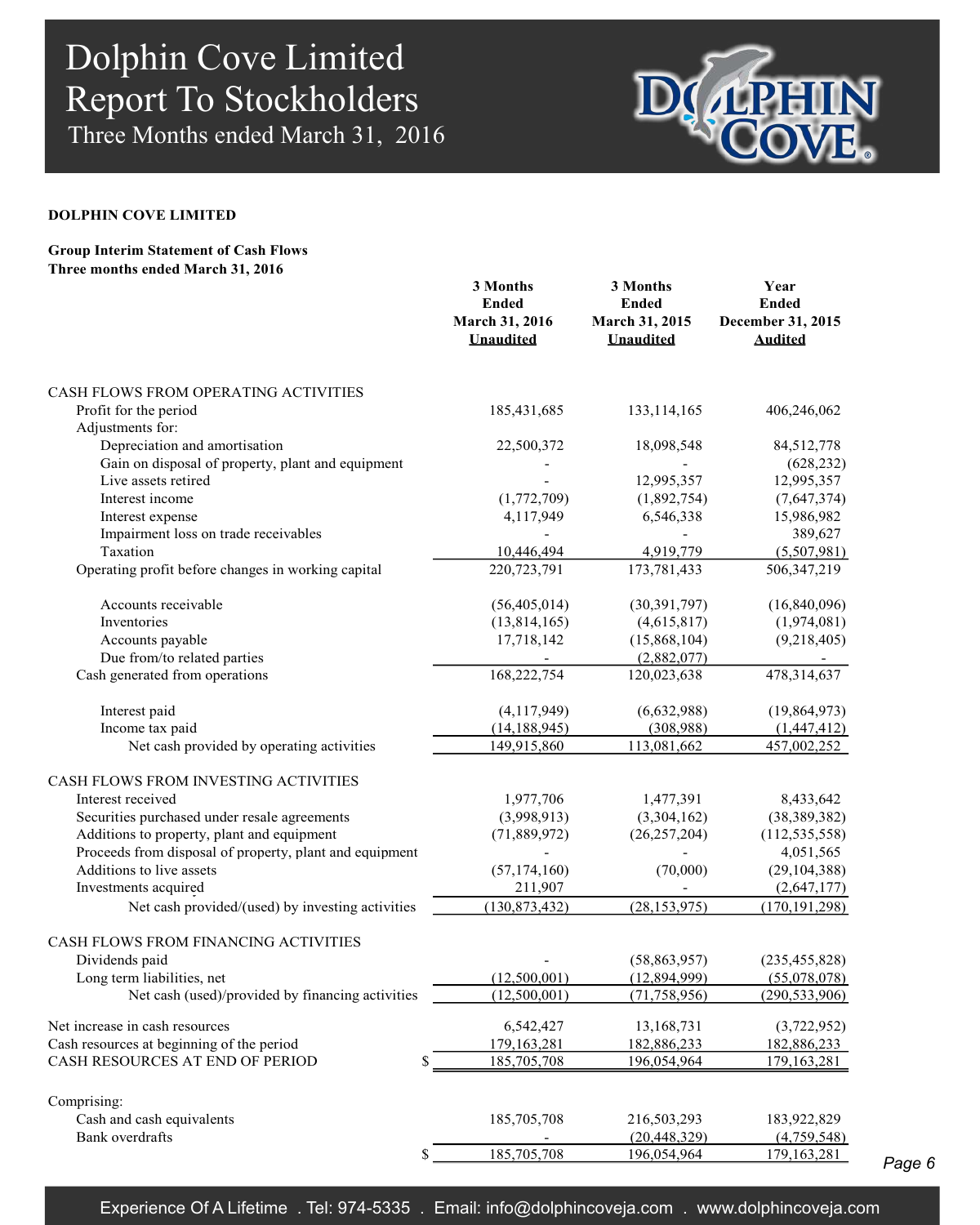Three Months ended March 31, 2016

.



## **Selected Explanatory Notes**

**Three-months ended March 31, 2016** .

### **Basis of preparation**

These condensed interim consolidated financial statements have been prepared in accordance with accounting policies set out in note 2 to the audited consolidated financial statement for the year ended December 31, 2015 which have been consistently applied from period to period.

### **Segment information**

|                                | Three month period to March 31, 2016 |                        |                      |                        |  |
|--------------------------------|--------------------------------------|------------------------|----------------------|------------------------|--|
| Reportable segment assets      | Ocho Rios<br>2,659,941,712           | Hanover<br>787,502,203 | Other<br>458,334,927 | Total<br>3,905,778,842 |  |
| Capital expenditure            | 31,157,601                           | 10,406,085             | 87,500,446           | 129,064,132            |  |
| Reportable segment liabilities | 421.212.794                          | 197,495,061            | 320,909,152          | 939,617,007            |  |

|                                | Year ended December 31, 2015 |             |             |               |  |  |  |
|--------------------------------|------------------------------|-------------|-------------|---------------|--|--|--|
|                                |                              |             |             |               |  |  |  |
|                                | Ocho Rios                    | Hanover     | Other       | Total         |  |  |  |
| Reportable segment assets      | 2,520,848,451                | 768,661,239 | 412,465,214 | 3,701,974,904 |  |  |  |
| Capital expenditure            | 83,275,199                   | 3,365,187   | 54,999,560  | 141,639,946   |  |  |  |
| Reportable segment liabilities | 409,936,011                  | 208,753,144 | 309,204,321 | 927,893,476   |  |  |  |

**Three month period to March 31, 2016**

|                                       | Ocho Rios            | Hanover       | Other       | Total          |
|---------------------------------------|----------------------|---------------|-------------|----------------|
| Gross revenue from external customers | \$<br>317,554,349    | 120,191,123   | 88,013,023  | 525,758,495    |
| Finance Income                        | \$<br>25,519,683     | 311,798       |             | 25,831,481     |
| Finance cost                          | \$<br>(8,958,712)    | (9, 256, 256) |             | (18, 214, 968) |
| Depreciation and amortisation         | \$<br>(15, 349, 842) | (2,491,518)   | (4,659,012) | (22,500,372)   |
| Taxations                             | \$<br>7,822,005      | 977,751       | 1,646,738   | 10,446,494     |
| Segment profit after tax              | \$<br>115,107,385    | 47,074,033    | 34,046,580  | 196,227,998    |

|                                       |    | Three month period to March 31, 2015 |                |             |                |  |
|---------------------------------------|----|--------------------------------------|----------------|-------------|----------------|--|
|                                       |    | Ocho Rios                            | Hanover        | Other       | Total          |  |
| Gross revenue from external customers | S  | 347,270,522                          | 101,244,064    | 57,698,567  | 506,213,153    |  |
| Finance income                        | \$ | 28,750,770                           | 887,578        |             | 29,638,348     |  |
| Finance cost                          | \$ | (9, 112, 751)                        | (12, 715, 622) |             | (21, 828, 373) |  |
| Depreciation and amortisation         | \$ | (14,060,259)                         | (2,572,932)    | (1,465,357) | (18,098,548)   |  |
| Segment profit after tax              | \$ | 94,153,257                           | 20,737,638     | 28,364,020  | 143,254,915    |  |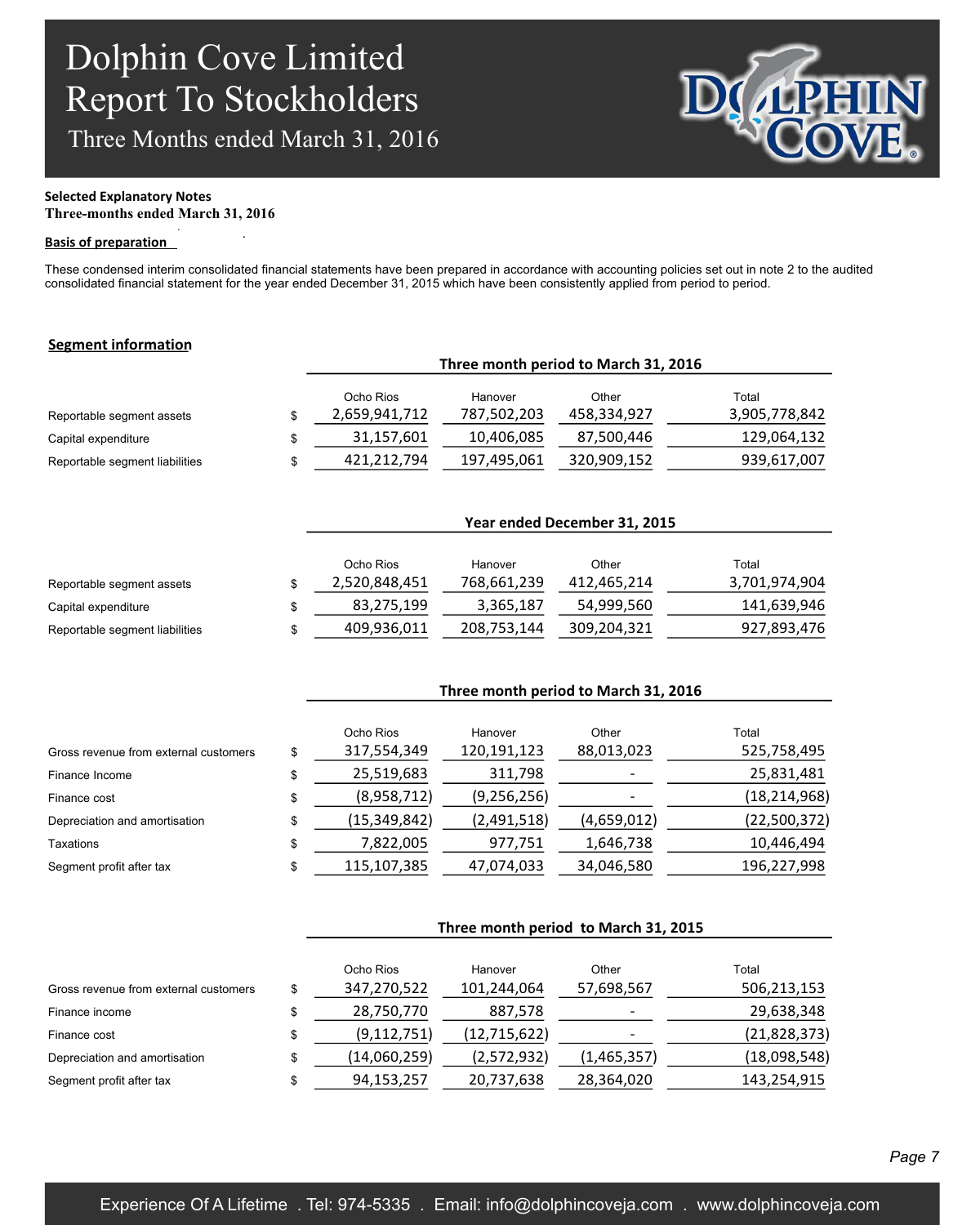Three Months ended March 31, 2016



### **DOLPHIN COVE LIMITED**

## **Selected Explanatory Notes**

| Three-months ended March 31, 2016 |  |  |  |  |
|-----------------------------------|--|--|--|--|
|-----------------------------------|--|--|--|--|

|                                                | <b>Unaudited</b><br>March 31,<br>2016 | <b>Audited</b><br>December 31,<br>2015 |
|------------------------------------------------|---------------------------------------|----------------------------------------|
| Assets                                         |                                       |                                        |
| Total asset for reportable segments            | 3,905,778,842                         | 3,701,974,904                          |
| Elimination of investment in subsidiaries      | (33, 428, 714)                        | (33, 428, 714)                         |
| Elimination of due from subsidiaries           | (508, 803, 791)                       | (494, 128, 807)                        |
| Consolidated total assets                      | \$<br>3,363,546,337                   | 3,174,417,383                          |
| Liabilities                                    |                                       |                                        |
| Total liabilities for reportable segments      | 939,617,007                           | 927,893,476                            |
| Elimination of due from subsidiaries           | (508,803,791)                         | (494, 128, 807)                        |
| <b>Consolidated total liabilities</b>          | \$<br>430,813,216                     | 433,764,669                            |
|                                                | <b>Unaudited</b><br>March 31,<br>2016 | <b>Unaudited</b><br>March 31,<br>2015  |
| Revenue                                        |                                       |                                        |
| Total Revenue for reportable segments          | 525,758,495                           | 506,213,153                            |
| Less other income                              |                                       | (3)                                    |
| Elimination of inter-segment management fees   |                                       | (7,800,000)                            |
| Elimination of inter-segment rental income     | (5,383,385)                           | (28, 448, 652)                         |
|                                                | \$<br>520,375,110                     | 469,964,498                            |
| Finance Income                                 |                                       |                                        |
| Total finance income for reportable segments   | 25,831,481                            | 29,638,348                             |
| Elimination of inter-company translation gains | (6,030,735)                           | (5,693,341)                            |
| Elimination of inter-company transactions      | (11,093,676)                          | (12, 747, 012)                         |
| Consolidated finance income                    | \$<br>8,707,070                       | 11,197,995                             |
| <b>Finance Cost</b>                            |                                       |                                        |
| Total finance cost for reportable segments     | 18,214,968                            | 21,828,373                             |
| Elimination of inter-company transactions      | (8, 332, 540)                         | (10, 304, 045)                         |
| Consolidated finance cost                      | \$<br>9,882,428                       | 11,524,328                             |
| Profit after tax                               |                                       |                                        |
| Segment profit after tax                       | 196,227,998                           | 143,254,915                            |
| Depreciation charge on consolidation           | (2,004,442)                           | (2,004,442)                            |
| Elimination of inter-company transactions      | (2,761,136)                           | (2,442,967)                            |
| Translation adjustment on consolidation        | (6,030,735)                           | (5,693,341)                            |
| Consolidated profit for the period             | \$<br>185,431,685                     | 133,114,165                            |

*Page 8*